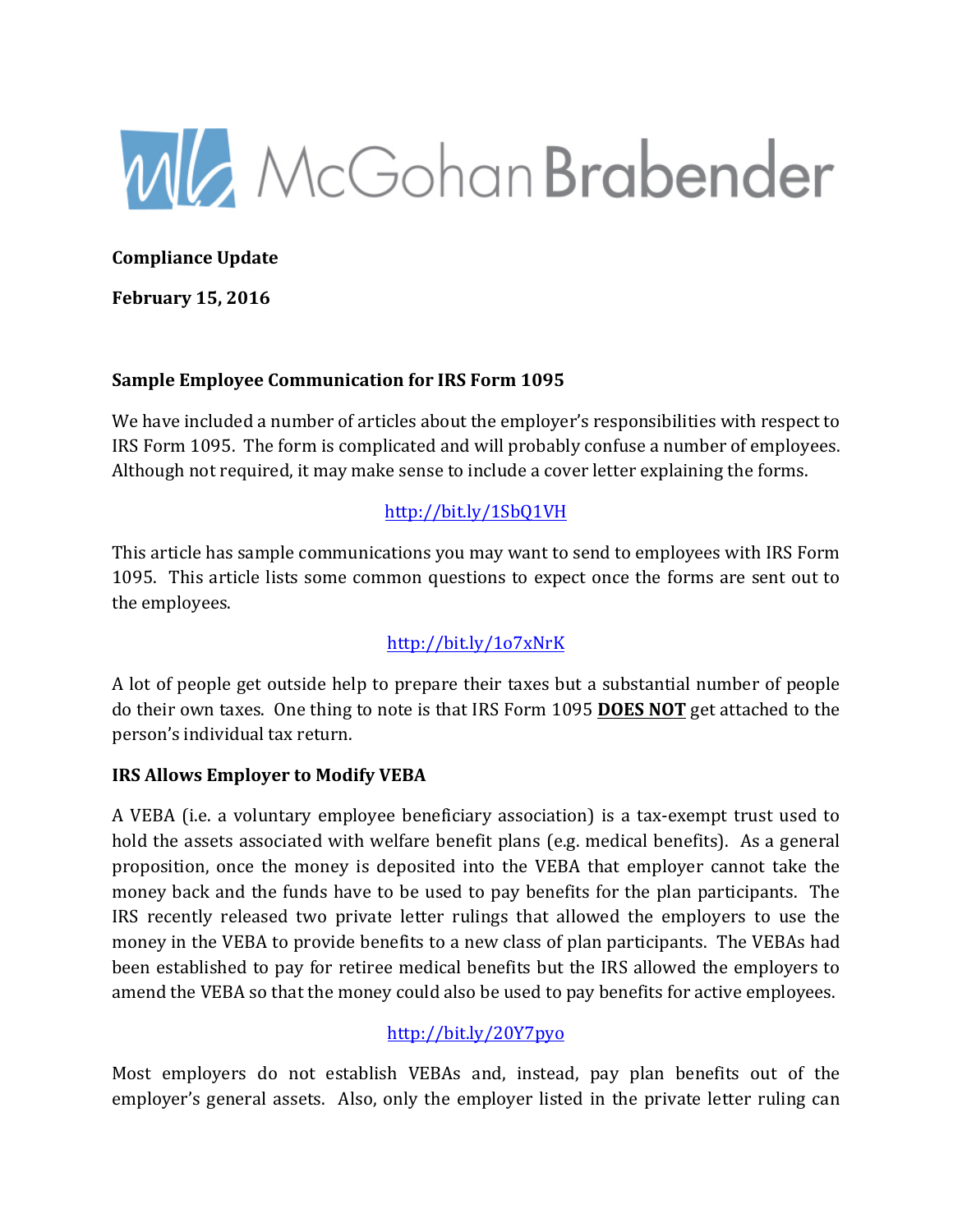rely on the private letter ruling. Nevertheless, a private letter ruling does indicate the government's position. If you are maintaining a VEBA you should be aware of this recent development.

## **U.S. Supreme Court Allows Employer to Pick Court's Location**

I generally do not like to include court cases in the newsletter because each case is decided on its own facts. However, this was a case where the employer was sponsoring an ERISA plan and the plan document designated which court participants had to file lawsuits.

# http://bit.ly/1PPRaQ6

The Sixth Circuit Appellate Court (Ohio is in the Sixth Circuit) said that provision was enforceable and the U.S. Supreme Court agreed. This case is important if you are sponsoring self-funded plans and have employees in different states.

## **Employer Mandate and Service Contract Act & Davis Bacon Act**

If you have federal contracts you are familiar with these laws. Basically, the Service Contract Act and Davis Bacon Act requires the employer to set aside a certain amount to be used to provide the employees with fringe benefits or that amount can be taken in cash. The IRS issued a notice in December 2015 saying how those amounts are treated under the employer mandate or play or pay rules.

# http://bit.ly/1U0hTsT

The IRS said that for plan years beginning before January 1, 2017, employers can treat the amounts as reducing the employees' cost of health coverage. This, in turn, will make the coverage more affordable, which may help employers avoid the penalty.

### **HIPAA and Firearm Background Checks**

Due to the political pressure associated with gun violence, HIPAA was recently modified to permit covered entities (e.g. health plans) to disclose protected health information or PHI to the National Instant Criminal Background Check System (NICS) without the individual's prior authorization.

# http://bit.ly/1TVgqpV

Gun dealers use NICS to ensure anyone trying to purchase a firearm is permitted to own a firearm. The covered entity is permitted, but not required, to disclose a person's PHI regarding mental illness to NICS. Individuals who have been involuntarily committed to a mental health facility; individuals found incompetent to stand trial or not guilty by reason of insanity; and individuals determined by a lawful authority, such as a court, to be a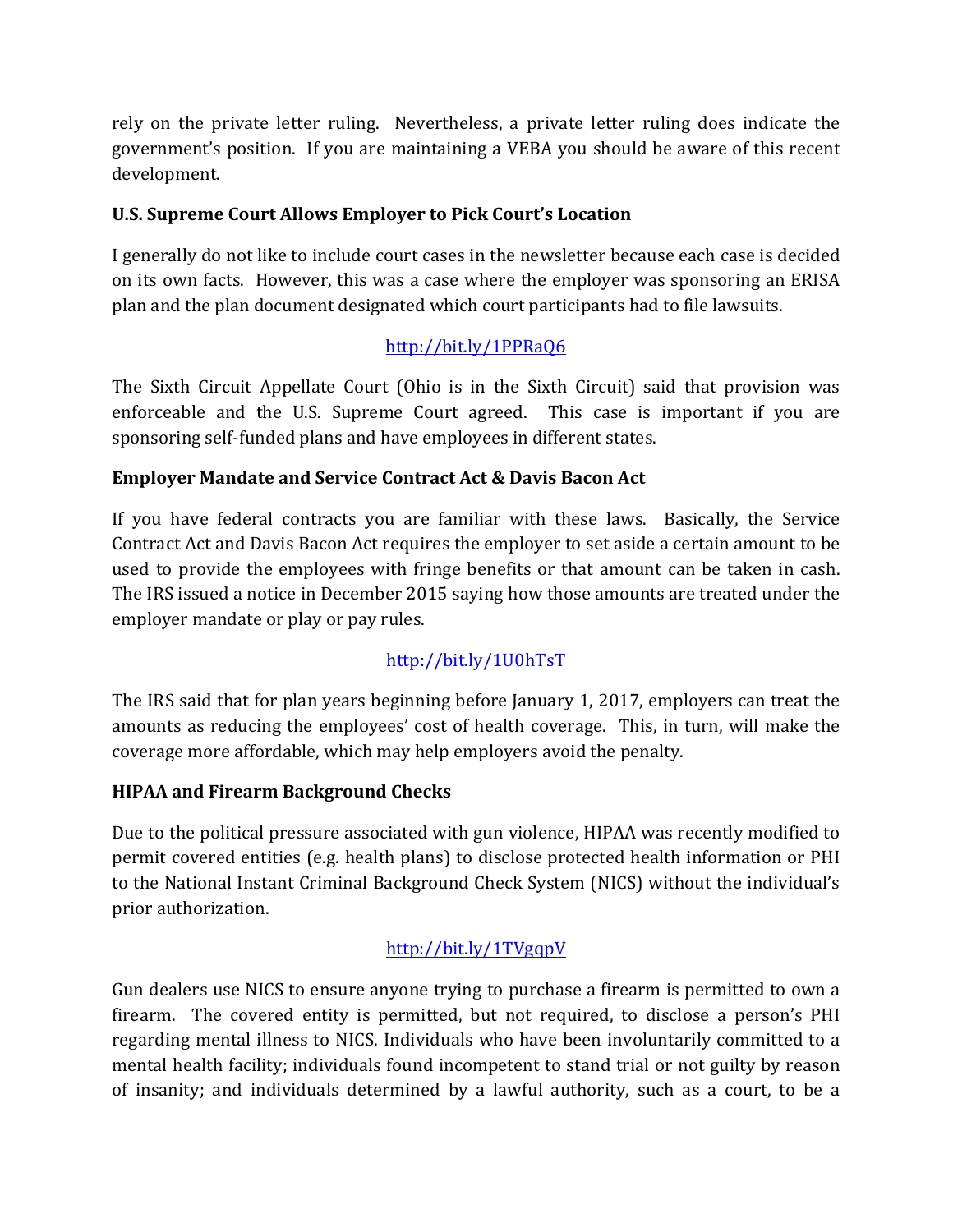danger to themselves or others or unable to manage their own affairs due to mental illness, incompetency, condition, disease or marked subnormal intelligence are not allowed to own a gun.

## **IRS Issues Updated Guidance re: IRS Form 1095**

We have included numerous articles on the new health care reform reporting requirements (i.e. IRS Form 1094 and IRS Form 1095). These are links to the IRS's webpages explaining the forms

# http://1.usa.gov/1UP4Pqq

## http://1.usa.gov/1LxPrIm

The deadlines for providing the forms to the employees and submitting the forms to the government have been extended. However, you should be pretty far down the road and you should not wait until the last minute to prepare the forms.

### **Year-End Health Care Reform Guidance**

We included a couple of articles in last month's newsletter regarding some year-end guidance. Here are a few more articles on the topic.

> http://bit.ly/23ZyyDy http://bit.ly/1RA0zxc http://bit.ly/1RA0zxc

These are good recaps of the information and were prepared by excellent law firms. It is certainly worth your time to read the material.

### **COBRA and Health FSAs**

COBRA and Health FSAs have been around for a long time. Many people believe that fewer people will elect COBRA coverage because of the health care exchanges or marketplace. However, COBRA is still on the books and employers have to comply. Health FSAs have been subject to the "use it or lose it" rules since the beginning of time. However, the law was recently changed where employers can allow participants to carry forward up to \$500 per year under a Health FSA.

# http://bit.ly/1Sk15zN

This article talks about how COBRA applies to a Health FSA that allows the participants to carry forward unused funds.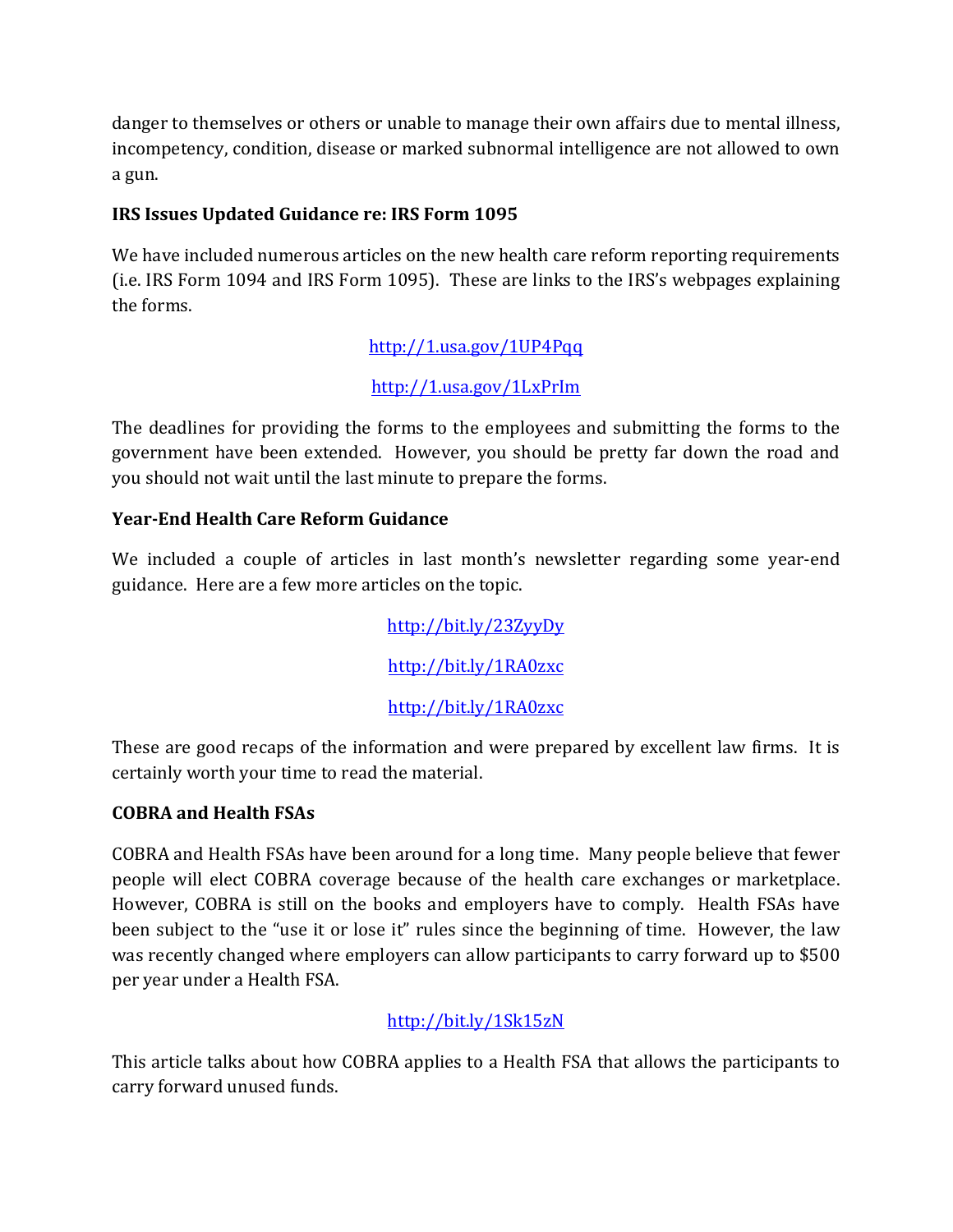#### **HRAs and IRS Form 1095**

Employers are adopting health plans with higher deductibles and copayments to try to reduce the premiums. Some of those employers are adopting health reimbursement accounts or HRAs to lessen the impact to employees. That is, the HRA is used to fill the gap between what the employee has to pay before the group health plan starts to cover the bills. 

## http://bit.ly/1Qnbs48

This article talks about how the employer should complete IRS Form 1095 if the employer is sponsoring a group health plan and HRA.

#### **U.S. Supreme Court Limits Employer's Subrogation Rights**

A recent U.S. Supreme Court decision limits the employer's ability to seek subrogation under a self-funded health plan. The typical scenario is when a plan participant is injured by a third party, and the self-funded health plan pays the medical bills. The plan participants sued the person that caused the injury and receives money. The self-funded health plan then tried to recover the amount it paid in medical bills.

### http://bit.ly/1Q9VWnw

The Court said self-funded health plans can only recover funds related to the settlement. Therefore, the plan cannot recover the money if the plan participant spends or comingles the money with the plan participant's other assets.

#### **Medicare Part D Notice**

If your group health plan is on a calendar year basis, the electronic Medicare Part D Creditable Coverage notices to the government are due the end of this month.

### http://xerox.bz/1ovja1r

Remember, there are actually two notices. One notice goes to the plan participants; and this notice, which goes to the Federal government.

### Government Clarifies Health Care Exchange Special Enrollment Periods

As a general proposition a person can only sign up for health coverage under the health care exchanges or marketplaces during the annual open enrollment periods (November 1) through January 31). However, just like the rules governing group health plans, a person can enroll mid-year if there is a "special enrollment period."

http://1.usa.gov/20Y7H8p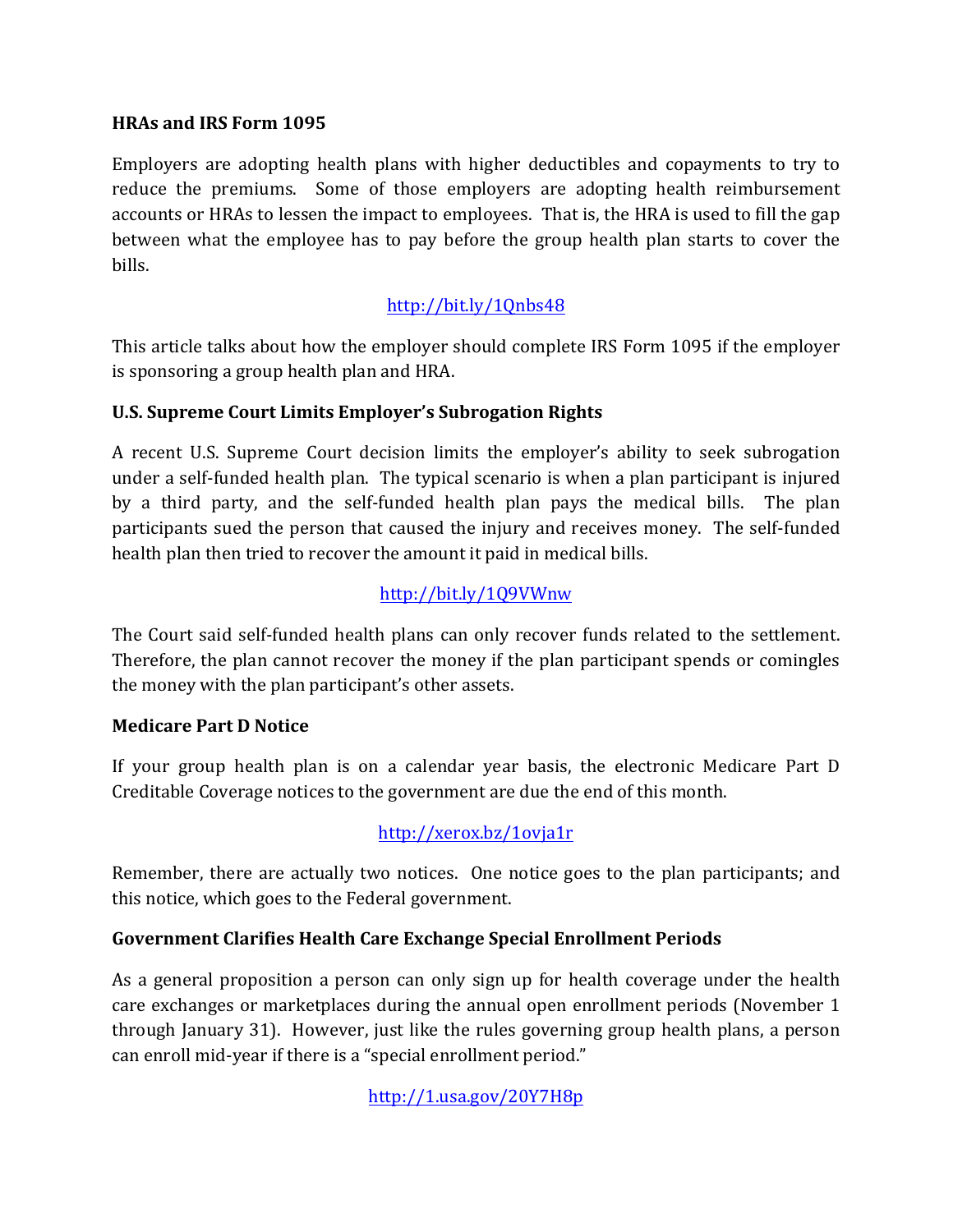## http://bit.ly/1JYzwJf

The Centers for Medicare & Medicaid Services (CMS) issued a notice clarifying what constitutes a special enrollment period, which allows an individual to enroll in coverage under the health care exchanges outside the annual open enrollment period.

#### **Employee vs. Independent Contractor**

Health care reform requires large employers (i.e. those with 50 or more full-time and fulltime equivalent employees) to offer quality/affordable health coverage to full-time employees (i.e. those that work at least 30 hours per week) or face a potential penalty. However, employers need not offer coverage to independent contractors.

### http://bit.ly/1Sk1qCp

Therefore, it is imperative the employer properly classify the person as an employee or independent contractor. It is more involved than simply slapping a label on the person. This article talks about the factors to consider when making the determination.

### **ACA and Staffing Agencies**

The previous article talks about how important it is to properly classify an individual as either an employee or independent contractor. A similar issue arises in the context of staffing agencies. Here the question becomes whether the person is an employee of the entity using the individual or staffing agency. There are special rules addressing staffing agencies.

### http://bit.ly/1o7yGR5

If you are using a staffing agency it is important to address these issues upfront to avoid any misunderstandings and potential penalties.

#### **COBRA and Form 1095-C**

There has been some confusion about completing IRS Form 1095 when the person is on COBRA coverage. This article tells you how to complete the form for someone on COBRA.

### http://bit.ly/1QuyTUT

Note the codes change if the person is on COBRA because of a termination of employment vs. a reduction of hours.

#### **Size Matters**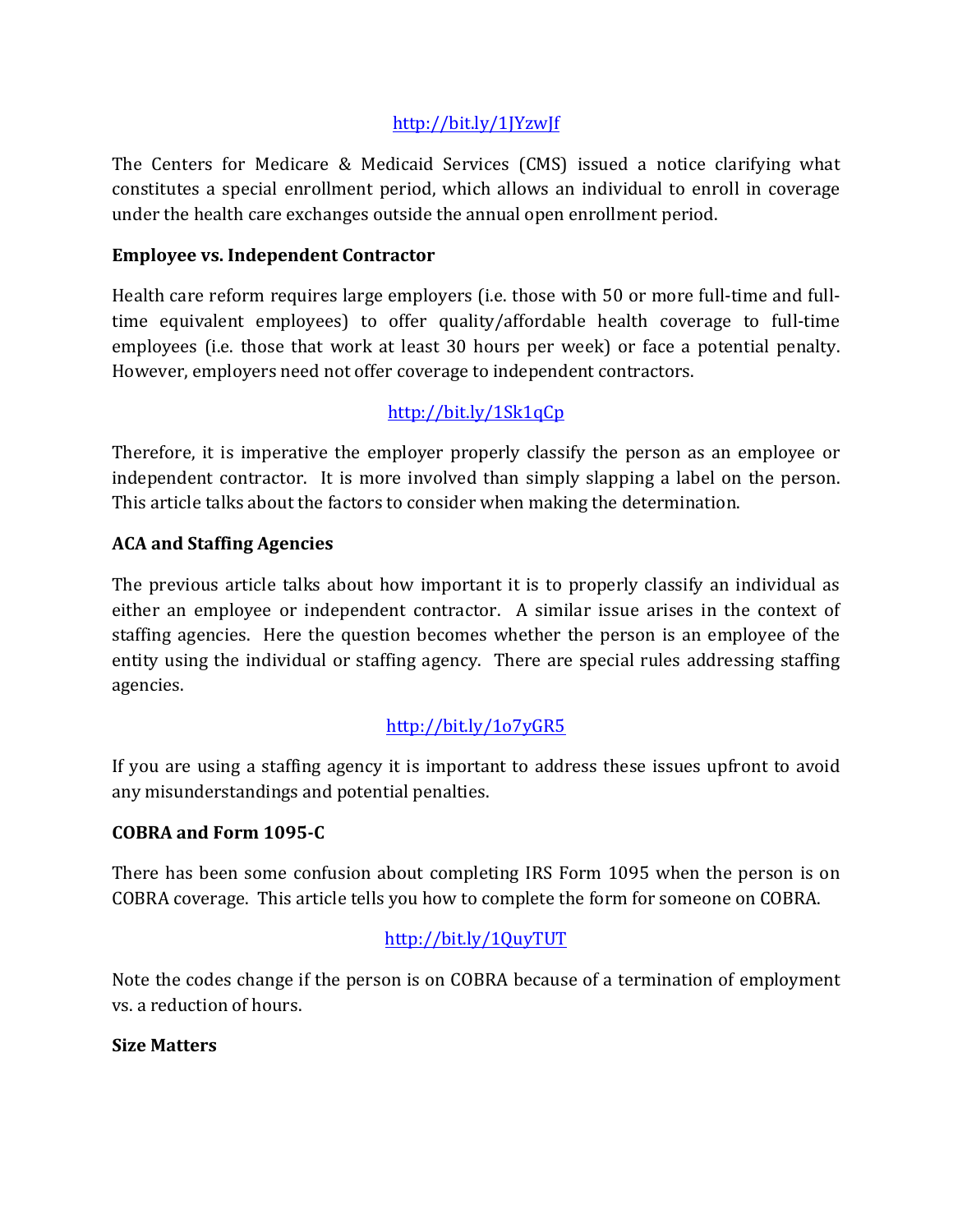The employer mandate or play or pay rules under health care reform only applies to applicable large employers or ALEs. An applicable large employer is an employer that had 50 or more full-time and full-time equivalents during the previous calendar year. Therefore, it is imperative you accurately count employees and determine your status under health care reform if you are close to the 50-employee number.

# http://1.usa.gov/23Zz0Sl

This IRS webpage explains the rules and has links you can use to accurately determine whether or not your organization is an applicable large employer or ALE.

### **Tobacco Surcharge Affidavits**

Employers are adopting smoker surcharges as a way to encourage individuals to stop using tobacco, which in turn may reduce health care costs. Those programs usually require the individual to disclose whether or not they are using tobacco products. Oftentimes the affidavit contains a statement that providing false information may result in the health coverage being rescinded (i.e. retroactively terminated). The government recently confirmed that providing inaccurate information regarding tobacco use DOES NOT permit the employer to rescind health coverage.

# http://bit.ly/1j3x3R6

The only remedy available to the employer is to retroactively increase the premiums for the current plan year. For example, if the tobacco surcharge is an additional  $$100$  per month and the employee provided false information regarding her status as a tobacco user, the employer can go back to the first day of the current plan year and charge the employee the additional  $$100$  per month. The employer could not rescind (i.e. retroactively) terminate the coverage. It is a labor issue (and not a benefits issues) as to whether the employer can terminate the employee for providing false information.

### **IRS Form 1095 and Bad Address**

The rules require you to send out IRS Form 1095 to the employees. But what happens if the form comes back undelivered? Are you off the hook?

# http://bit.ly/1Sk1D8I

There is no clear answer but, in the case of undeliverable IRS Form W2, the IRS says to keep the copy for four years. So, until further guidance, you may want to follow the same advice for the undeliverable IRS Form 1095s.

# **Cash-Out Plans**